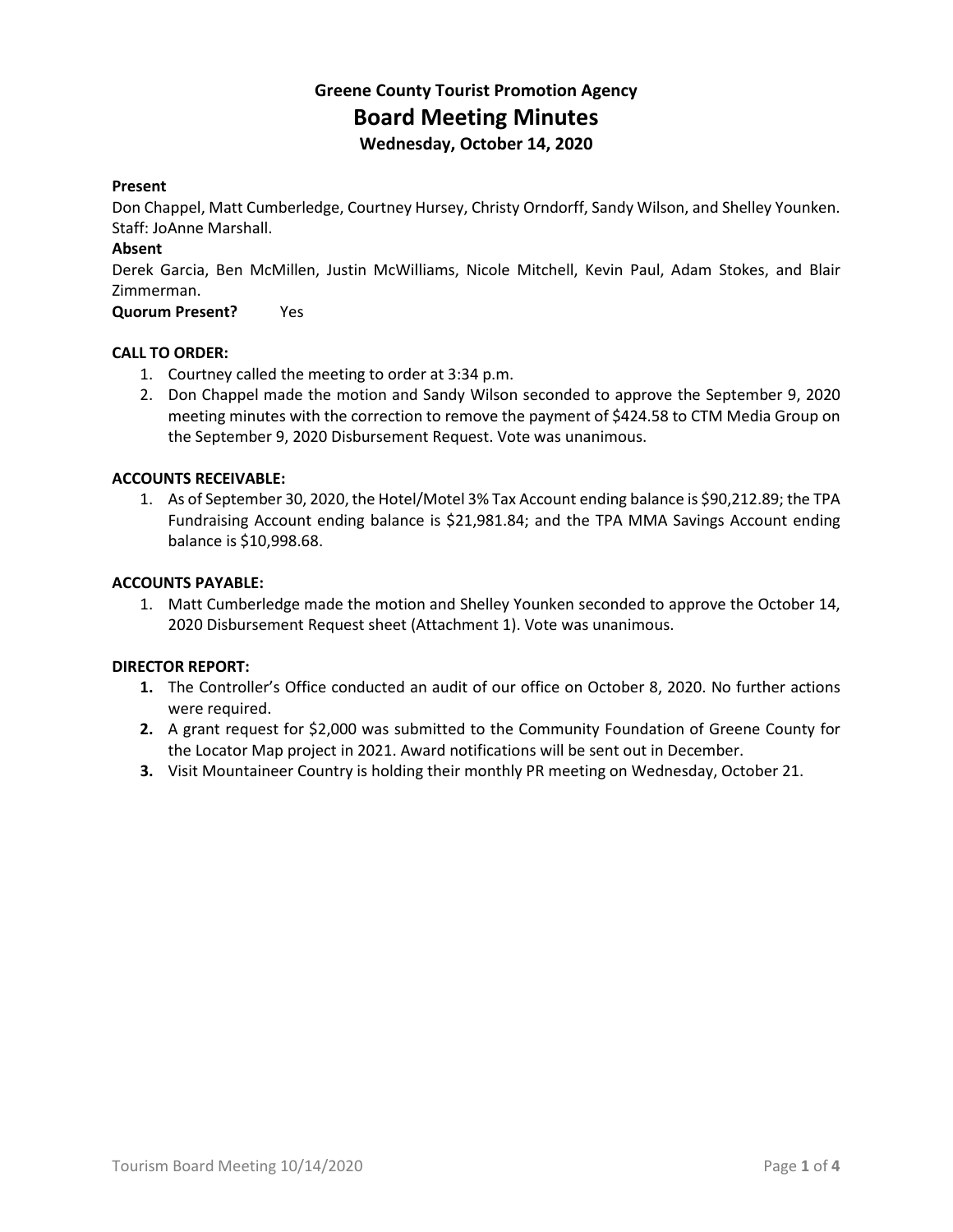## **COMMITTEE REPORTS**

## **Finance**

- 1. JoAnne Marshall presented the projected finance report for 2020 that shows a projected loss of \$55,579.90 in direct relation to the revenue loss through the Local Occupancy Tax at the hotels due to COVID-19. The actual loss should be less than the projection through continued cost saving actions and the loss will be covered through the reserve funds.
- 2. Open discussion was held for the 2021 budget.
	- a. The tourism industry is in a depression and is not expected for travelers to begin traveling until summer 2021 based on consumer sentiment reports. U.S. hotel room demand is forecasted for a 3-year recovery period with revenue not recovering until 2024. International travel, including Canada, is not expected to recover until 2025.
	- b. Revenue will be greatly decreased for 2021. Local Occupancy Tax (Hotel/Motel Tax) is not projected to recover to pre-pandemic levels prior to June at the earliest. The County is decreasing their personnel contribution from 50% to 25%.
	- c. Raising the Local Occupancy Tax from 3% to the 5% as allowed by the state would have assisted with the 2020 finance status and would assist in the recovery process moving forward.
	- d. Discussion for possible expense cuts include advertising campaigns, the Visitor Guide, personnel, office expenditures and the grant program.

## **Advertising**

- 1. Matt Cumberledge made the motion and Christy Orndorff seconded to reduce our annual contract with CTM Media Group to only utilize the rack card distribution in I-70/I-77 Interstate Hotels and Ohio's Amish Country for \$3,000. Vote was unanimous.
- 2. Don Chappel made the motion and Matt Cumberledge seconded to continue to use the 2020 Visitor Guide through 2021 instead of printing a new issue. Vote was unanimous.

#### **Bylaws**

*Nothing to report at this time.*

#### **Fundraising**

*Nothing to report at this time.*

#### **Grants**

- 1. Sandy Wilson made the motion and Shelley Younken seconded to approve the final advertising grant funding disbursement of \$500 to Jacktown Fair Board for the Jacktown Fair and \$410 to White Covered Bridge Association for the White Covered Bridge. Vote was unanimous.
- 2. Matt Cumberledge made the motion and Sandy Wilson seconded to close out the advertising grants for Greene County Fair Board. The remaining balance of \$350 for the Greene County Fair and \$500 for the Lucas Oil Mega Pull are owed back to Tourism. Vote was unanimous.
- 3. Matt Cumberledge made the motion and Sandy Wilson seconded to postpone the decision on the 2021 Grant Program until January 2021. Vote was unanimous.

## **Hotel/Motel Tax**

1. Hotel occupancy for August 2020 was 39.2% with an average daily room rate of \$78.43 and revenue per available room at \$30.76.

#### **Long-Range Strategic Planning**

*Nothing to report at this time.*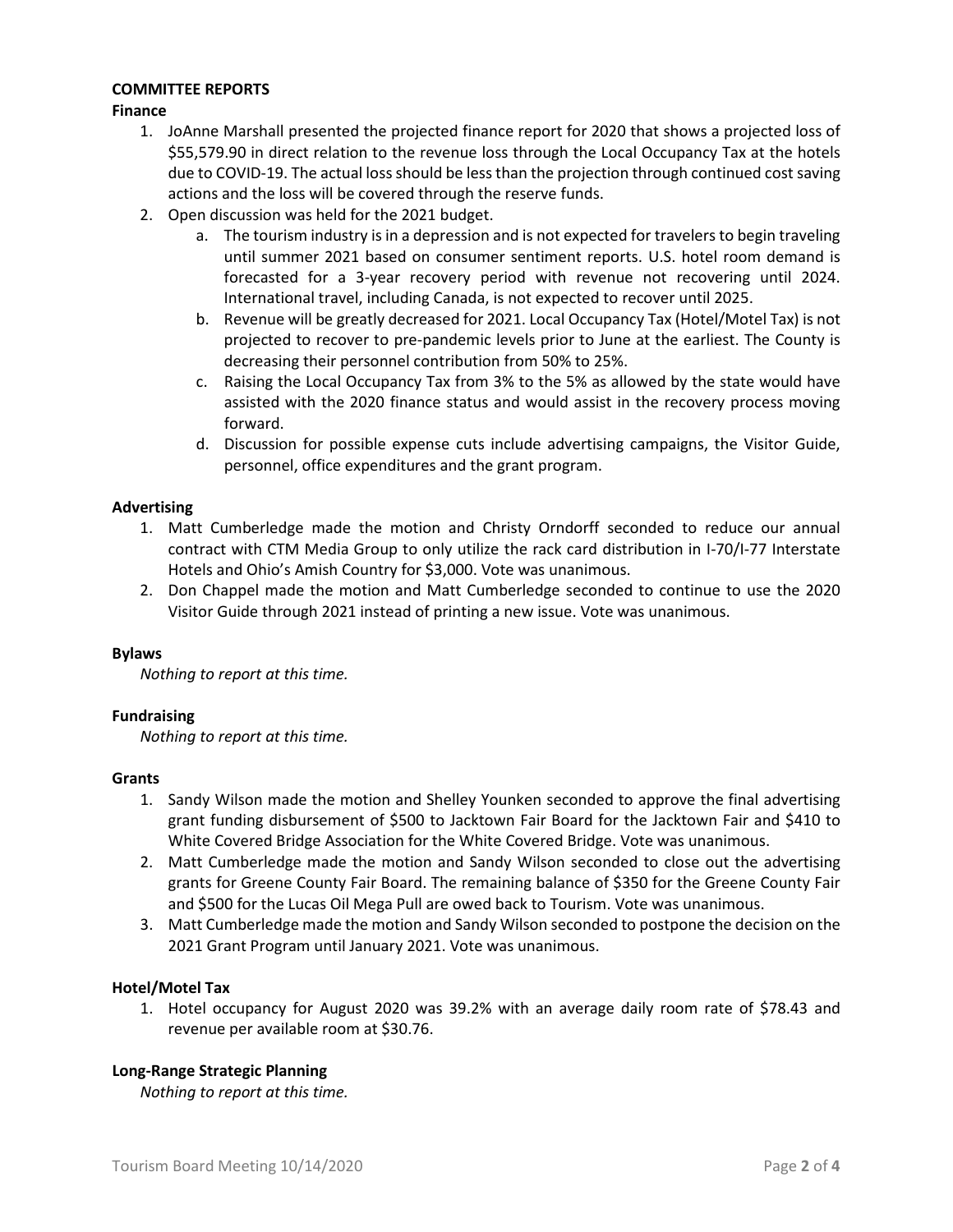## **Partnership**

1. Discussion on the partnership program is postponed until November.

#### **OLD BUSINESS:**

- 1. The wedding marketing group is continuing forward towards promoting Elopement Packages. Venues are continuing to work on their package offerings and details along with pricing. The next meeting for the group is at 10 a.m. on November 5 at the Greene County Historical Museum.
- 2. The Mystery Road Rally will be held on Saturday, October 24. Anyone that is willing to volunteer is welcomed. Vehicle registrations are currently at 17 cars.
- 3. WANB Radio Ads using the CARES Act Funding have begun. The addition of the content articles to our weekly e-blasts and website have increased the traffic to both sources.

#### **NEW BUSINESS:**

- 1. Matt Cumberledge made the motion and Don Chappel seconded to nominate Leigh Shields for the Farmers Director vacancy on the Conservation Board of Directors. If Leigh declines the nomination, then Dave Shipman will be the nomination. Vote was unanimous.
- 2. Discussion was held on recommendations for the 2021-23 term for the Tourism Board. Recommendations will be collected at the November meeting and submitted to the Greene County Commissioners for appointment.

## **PUBLIC COMMENT:**

*Nothing to report at this time.*

#### **ADJOURNMENT:**

1. The meeting adjourned at 4:44 p.m. by a motion from Don Chappel and seconded by Shelley Younken. The next meeting will be at the Greene County Fairgrounds on Wednesday, November 18 at 3:30 p.m.

*Minutes submitted by JoAnne Marshall, Tourism Director.*